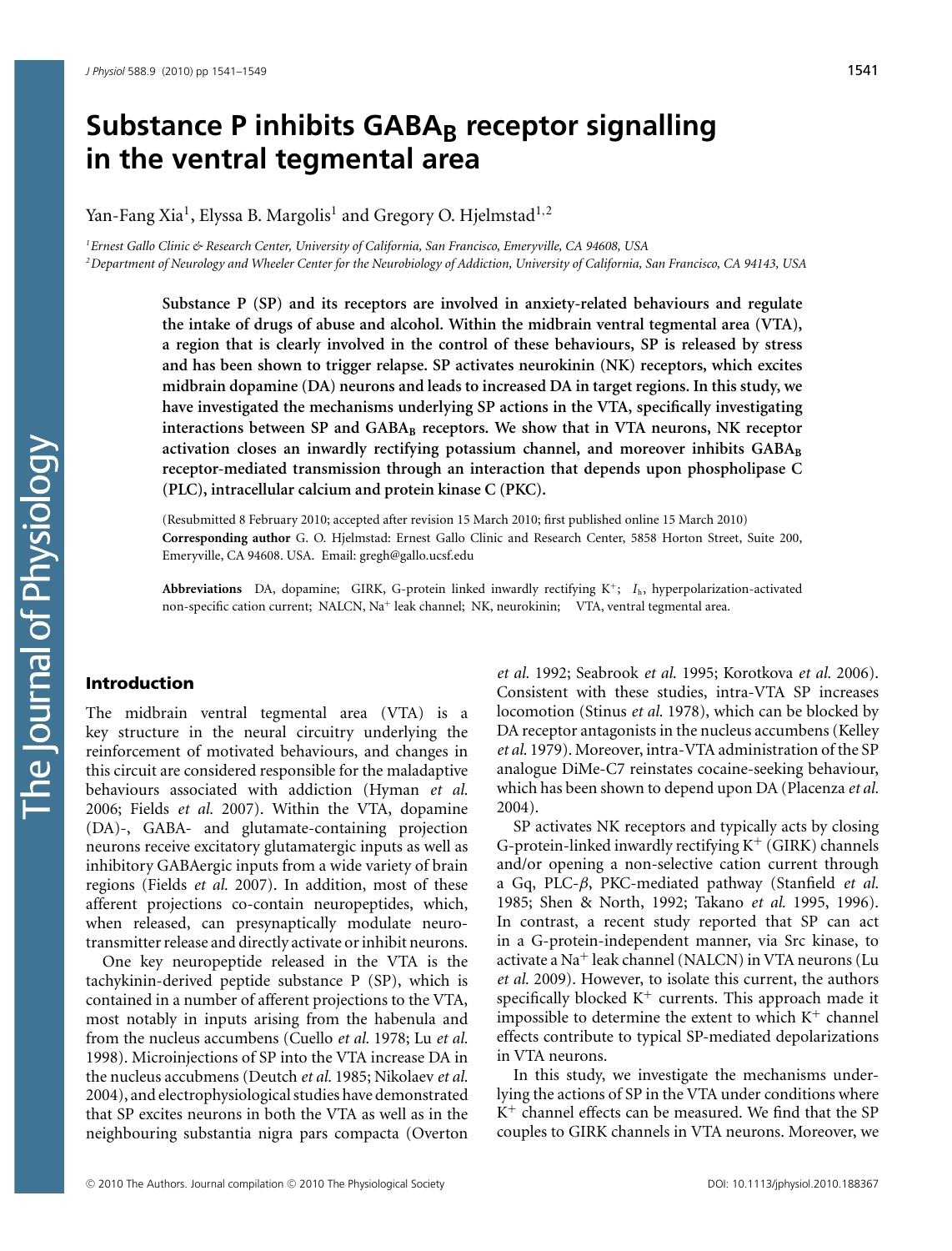show that SP can inhibit GIRK currents activated by other receptors, such as  $GABA_B$  receptors.

# Methods

## **Slice preparation and electrophysiology**

All procedures were conducted in accordance to Ernest Gallo Clinic and Research Center animal care policy standards and comply with *The Journal of Physiology* and UK regulations on animal experimentation (Drummond, 2009).

Male, 4- to 6-week-old Sprague–Dawley rats (Harlan Laboratories, San Diego) were anaesthetized with isoflurane and decapitated. Horizontal brain slices  $(150-200 \mu m)$  thick) including the VTA were prepared using a vibratome (Leica Instruments, Solm, Germany) in Ringer solution (119 mm NaCl, 2.5 mm KCl, 1.3 mm  $MgSO_4$ , 1.0 mm  $NaH_2PO_4$ , 2.5 mm  $CaCl_2$ , 26.2 mm NaHCO<sub>3</sub> and 11 mM glucose saturated with 95% O<sub>2</sub>-5%  $CO<sub>2</sub>$ ). Slices were visualized under an upright microscope with differential interference contrast optics and infrared illumination.

Whole-cell recordings were made at 33◦C with  $2.5-4 \text{ M}\Omega$  pipettes containing 123 mM potassium gluconate, 10 mm Hepes, 0.2 mm EGTA, 8 mm NaCl, 2 mM MgATP, 0.3 mM Na<sub>3</sub>GTP and 0.1% biocytin (pH 7.2, osmolarity adjusted to 275 mosmol  $l^{-1}$ ). In some experiments, 5 mM phosphocreatine was included in the whole-cell solution. The liquid junction potential (calculated at 15 mV) has been corrected for in the data shown in Fig. 3.

Firing rate and membrane potential recordings were made in current-clamp  $(I = 0)$  mode using a Multiclamp 700 A amplifier (Molecular Devices), filtered at 2 kHz and collected at 5 kHz using acquisition procedures written for Igor Pro (Wavemetrics, Inc., Lake Oswego, OR, USA).

The presence of the hyperpolarization-activated non-specific cation current  $(I_h)$  is measured by voltage clamping cells at −60 mV and applying a series of steps from −40 to −120 mV. Current–voltage data were collected in voltage clamp by stepping from a holding potential of  $-60 \text{ mV}$  to  $-40 \text{ mV}$  and ramping down to  $-140$  mV over a 2 s interval ( $-55$  to  $-155$  mV after correcting for the liquid junction potential). The current response to this ramp in SP was subtracted from the response recorded under control conditions and plotted against the holding potential.  $GABA_B$ -mediated inhibitory postsynaptic currents (IPSCs) were evoked with a 100 Hz train of seven pulses given once every 30 s through a bipolar stimulating electrode placed ∼50 *μ*m from the recorded neuron. GABAB IPSCs were pharmacologically isolated with picrotoxin (100  $\mu$ M), DNQX (10  $\mu$ M), sulpiride (10  $\mu$ M), strychnine (1  $\mu$ M) and D-AP5 (10  $\mu$ M). IPSC amplitudes were calculated by comparing a 2 ms period at the peak of the response with a similar period just prior to the stimulus artifact. The significance of drug effects was determined comparing the last 4 min of baseline with the last 4 min of drug application. Baclofen currents were determined by measuring a 1 min average during the peak response. Unless otherwise noted, statistical analyses were performed using Student's *t* test, and significance was defined at *P <* 0.05. Results are presented as means  $\pm$  s.E.M.

## **Drugs**

Unless otherwise noted, drugs were applied by bath perfusion. Stock solutions of drugs were made and diluted (typically 1 in 1000) into Ringer solutions immediately before application. Drugs were obtained from Sigma or Tocris.

## **Immunocytochemistry**

Slices used for electrophysiology were fixed immediately after recording in 4% formaldehyde for 2 h and then stored at 4◦C in PBS. Slices were pre-blocked at room temperature for 2 h in PBS plus  $0.3\%$  (v/v) Tween 20, 0.2% BSA and 5% normal goat serum and then incubated at 4◦C with a rabbit anti-tyrosine hydroxylase (TH) polyclonal antibody (1:100) for 48 h. The slices were then washed thoroughly in PBS with 0.3% Tween 20 and 0.2% BSA before being agitated overnight at 4◦C with Cy5 anti-rabbit secondary antibody (1:100) and 3.25  $\mu$ l ml<sup>-1</sup> dichlorotriazinylaminofluorescein-conjugated streptavidin. Finally, sections were rinsed and mounted on slides with Fluoroguard Antifade reagent (Bio-Rad) mounting media and visualized under a Zeiss LSM 510 META confocal microscope. TH content or lack thereof was only accepted as valid if the biocytin-filled neuron was in proximity to and in the same focal plane as other clearly TH-labelled neurons in the same tissue section.

## Results

Whole-cell recordings were made from neurons throughout the VTA. In the VTA, DA neurons comprise a subset of the neurons that express  $I_h$ . Amongst  $I_h^+$ neurons, bath application of the neuropeptide SP (1 *μ*M) produced a significant increase in the firing rate of spontaneously active neurons (Fig. 1*A* and *B*, firing rate increased from  $1.5 \pm 0.3$  Hz to  $2.2 \pm 0.5$  Hz,  $n = 12$ , paired *t* test,  $P < 0.05$ ). In  $I_h^+$  neurons that were not firing spontaneously, application of SP depolarized the membrane potential (by  $5.9 \pm 1.4$  mV,  $n = 14$ , paired *t* test,  $P < 0.01$ ).

While all DA neurons express  $I_{\rm h}$ , not all  $I_{\rm h}$ <sup>+</sup> neurons in the VTA are DAergic (Margolis *et al.* 2006). Therefore,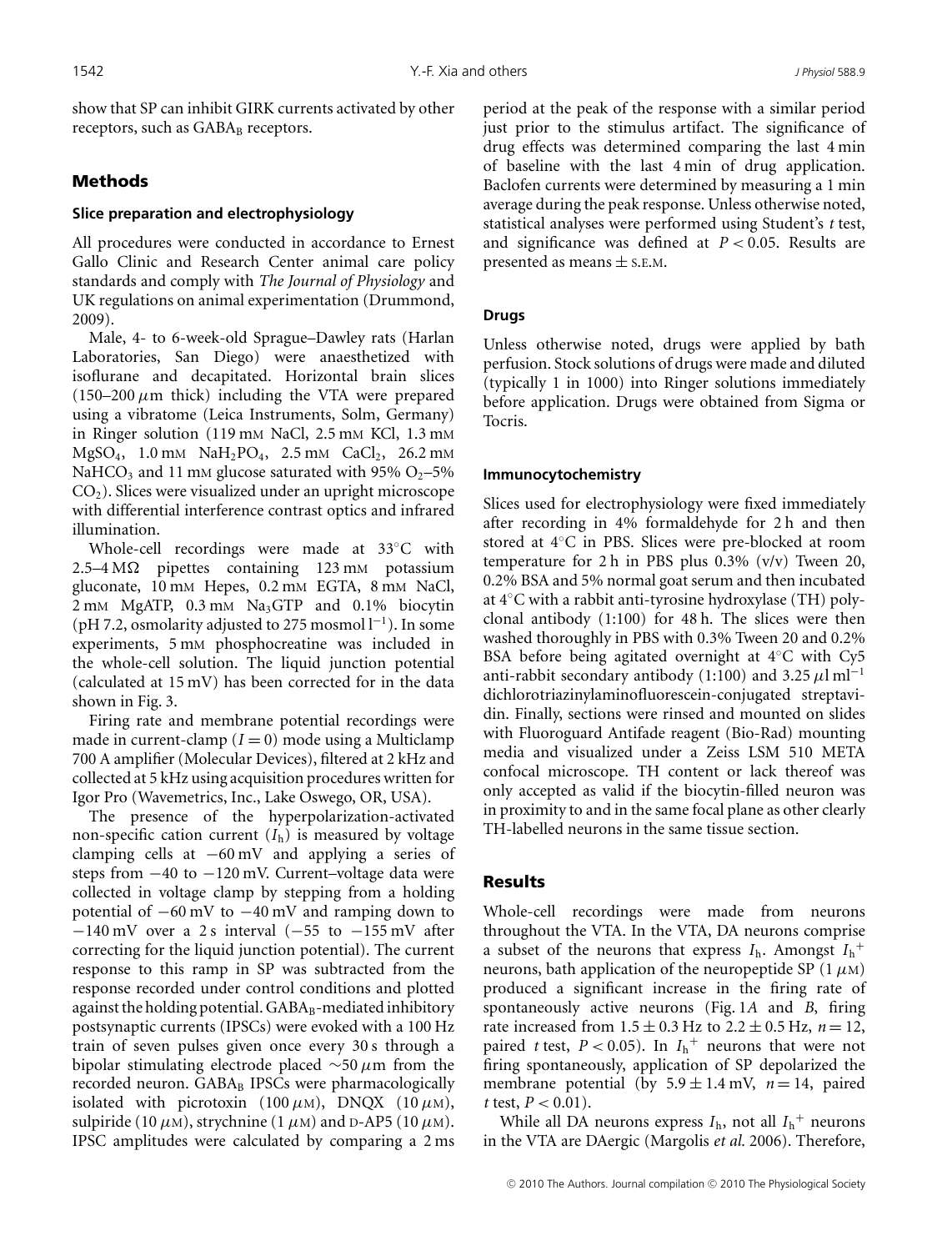we included biocytin in our whole-cell recording solution and immunocytochemically processed recorded neurons using antibodies for tyrosine hydroxylase (TH), a marker for DA neurons (example in Fig. 1*A*). In confirmed TH<sup>+</sup> neurons, SP increased the firing rate and/or depolarized 6/7 neurons. On the other hand, amongst non-DA neurons (both  $I_h^+$  and  $I_h^-$ , presumably including both GABAand glutamate-containing neurons), only a minority were excited by SP (Table 1). Overall, there was a significant difference in the proportion of  $TH^+$  and  $TH^-$  neurons that were sensitive to SP (Fisher exact test,  $P = 0.05$ ).

NK receptors are typically Gq coupled, the activation of which stimulates PLC-*β* (Hubbard & Hepler, 2006). However, a recent study using



**Figure 1. SP increases the firing rate of VTA neurons** *A*, representative traces from an individual VTA neuron before and after bath application of 1  $\mu$ m SP. This neuron was filled with biocytin during recording (green), and immunocytochemically confirmed as TH<sup>+</sup> (red). Scale bar, 50  $\mu$ m. *B*, average of 12  $I<sub>b</sub>$ -expressing neurons shows significant increase in firing following bath application of SP.

**Table 1. Proportion of VTA neurons excited by SP depending on TH content**

| Cell type                      | Excited  | Not excited |
|--------------------------------|----------|-------------|
| $I_h$ <sup>+</sup>             | 19 (73%) |             |
| $TH^+$                         | 6(86%)   |             |
| $TH^{-}$                       | $0(0\%)$ |             |
| $I_h^-$ (all TH <sup>-</sup> ) | 3(38%)   |             |

Includes data from both firing and non-firing neurons.

dissociated VTA neurons found that SP can act in a G-protein-independent manner, through the activation of a Src kinase (Lu *et al.* 2009). Therefore, we investigated whether inhibiting Src kinase alters the SP-mediated excitations in the VTA slice. Following bath application of the selective Src kinase inhibitor PP2 (4-amino-5-(4-chlorophenyl)-7-(*t*-butyl)pyrazolo[3,4  $d$ ] pyrimidine, 1  $\mu$ M), SP still produced excitations in VTA  $I_h^+$  neurons (Fig. 2*A* (1.1 ± 0.2 Hz *vs.* 1.8 ± 0.2 Hz, *n* = 6, *P <* 0.01, paired *t* test), which were not different to the SP effects observed in control neurons (n.s., unpaired *t* test).

To test the role of PLC, we incubated slices in the PLC inhibitor U73122 (10 μM) for at least 15 min prior to making our electrophysiological recordings. In the presence of U73122, bath-applied SP had no effect on the firing rate of  $I_h$ -expressing neurons (Fig. 2*B*, 2.6  $\pm$  0.3 Hz *vs.*  $2.3 \pm 0.5$  Hz;  $n = 6$ , n.s, paired *t* test). This was significantly different to the firing rate increase observed in control cells following SP application (*P <* 0.05, unpaired *t* test).

We next tested whether the effects of SP depend on an increase in intracellular calcium by including the calcium buffer BAPTA (10 mM) in our internal solution. Buffering internal calcium prevented VTA neurons from firing spontaneously and significantly reduced the membrane potential depolarization in response to SP (Fig. 2*C*, −0.9 ± 1.7 mV; *n* = 8, *P <* 0.05, unpaired *t* test compared to SP effect in control experiments).

To determine the conductance responsible for the SP excitation, we applied voltage ramps before and during the application of SP. The current–voltage plot for this effect reversed at the potassium equilibrium potential (calculated at −103 mV for our internal solution, Fig. 3). Moreover, the curve showed inward rectification, consistent with the closing of a GIRK channel. To confirm this, we applied SP in the presence of barium (500  $\mu$ M), which blocks inward-rectifying  $K^+$  channels. Barium clearly attenuated the SP current–voltage relationship (Fig. 3).

These data implicate GIRK function as the downstream effector of SP receptor activation as opposed to activating the NALCN as shown by Lu *et al.* (2009). However, we did observe an additional inward current in the presence of barium, making up roughly half of the response at −50 mV (Fig. 3*A*), consistent with SP coupling to both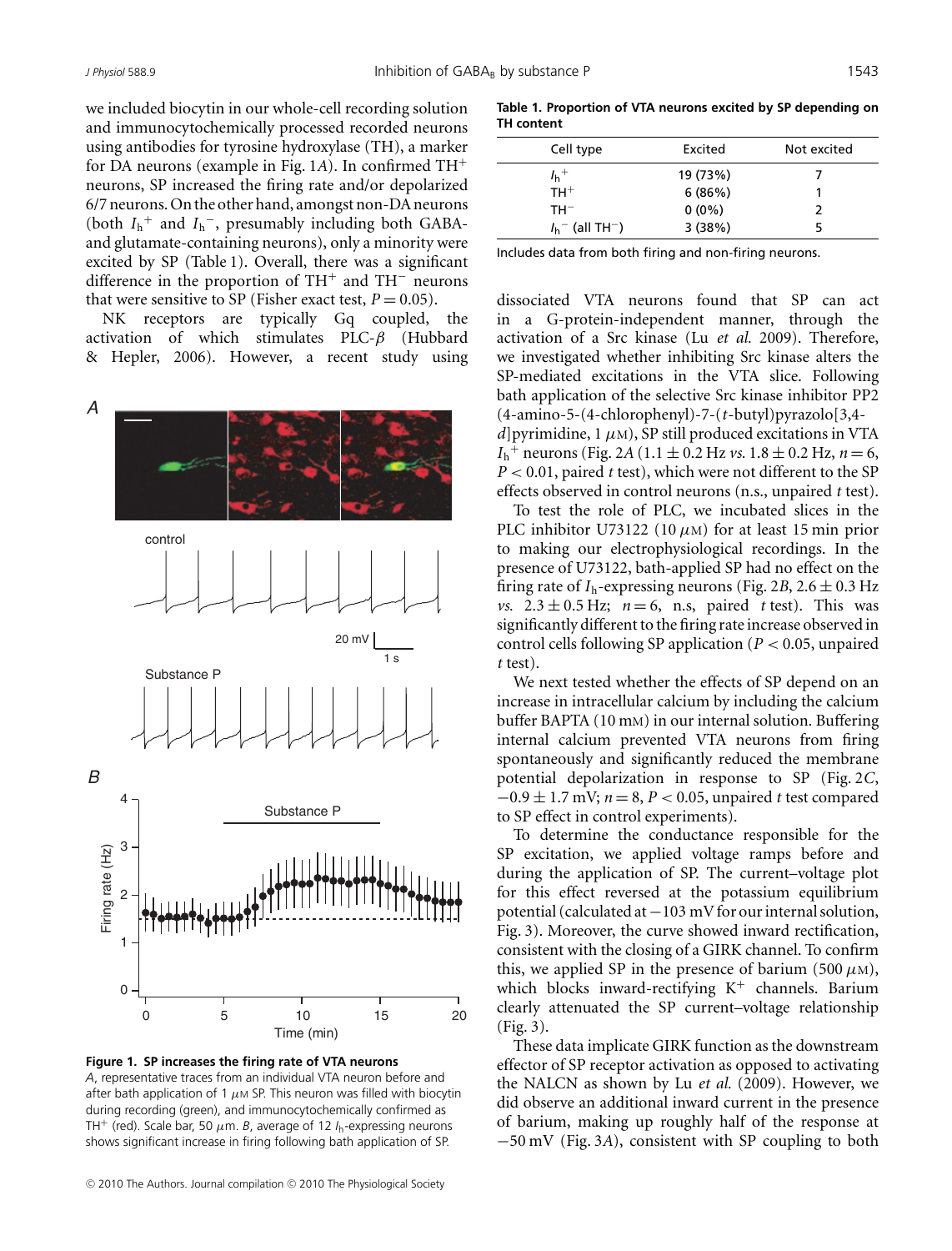GIRK and NALCN. To confirm this, we bath-applied SP to neurons recorded using aninternal solution that contained caesium, to block the GIRK. In voltage-clamped neurons, despite the caesium internal solution SP produced an inward current (Fig. 3*B*,  $13.0 \pm 5.2$  pA,  $n = 7$ ,  $P < 0.05$ , paired *t* test).

Thus, NK receptors couple to two channels in the VTA: they close a GIRK and simultaneously open the NALCN, with each contributing roughly half of the SP-induced inward current at the neuron's resting membrane potential. Consistent with this, there was no significant change in input resistance associated with the SP excitation  $(18.6 \pm 11\%)$  increase,  $n = 13$ , n.s. paired *t* test).

If GIRKs are a target for NK receptor signalling, it follows that SP may interact with the actions of other neurotransmitters whose receptors are coupled to GIRKs, such as the  $GABA_B$  receptor (Dutar & Nicoll, 1988; Lüscher et al. 1997). Therefore, we tested whether SP alters signalling mediated by GABAB receptors in VTA neurons. To do so, we evoked pharmacologically isolated GABA<sub>B</sub>-mediated IPSCs once every 30 s with a bipolar stimulating electrode. These  $GABA_B$  IPSCs were completely blocked by the selective antagonist CGP-55845  $(1 \mu M, Fig. 4A)$ . Following the bath application of SP, the amplitude of the evoked  $GABA_B$  IPSCs was inhibited by 31.4 ± 9.2% (Fig. 4*A*, *n* = 7, *P <* 0.05, paired *t* test).

This inhibition of a GIRK-mediated signal raises the possibility of an intracellular interaction between SP and  $GABA_B$  signalling. However, in other brain regions SP can presynaptically modulate GABA release (Kombian *et al.* 2003; Bailey *et al.* 2004). Therefore, to determine



**Figure 2. SP actions depend upon PLC and intracellular calcium** *A*, the increase in firing rate due to SP is not blocked by the SRK inhibitor PP2 (1  $\mu$ M,  $n = 6$ ). *B*, SP does not alter the firing rate of *I*h-expressing neurons following incubation with the PLC inhibitor U73122 (10  $\mu$ M,  $n = 6$ ). *C*, SP does not depolarize neurons when BAPTA (10 mm) is included in the whole-cell solution ( $n = 8$ ).



**Figure 3. Current–voltage relationship for SP is inwardly rectifying**

*A*, difference between current–voltage curves recording in SP and during a control period ( $n = 4$ , dark line). This current is blocked by 500  $\mu$ M barium ( $n = 5$ , grey line). Shaded area indicates s.E.M. Membrane potential has been corrected for the liquid junction potential. *B*, bath application of SP produces an inward current in voltage-clamped neurons recorded using a caesium based internal solution  $(n = 7)$ .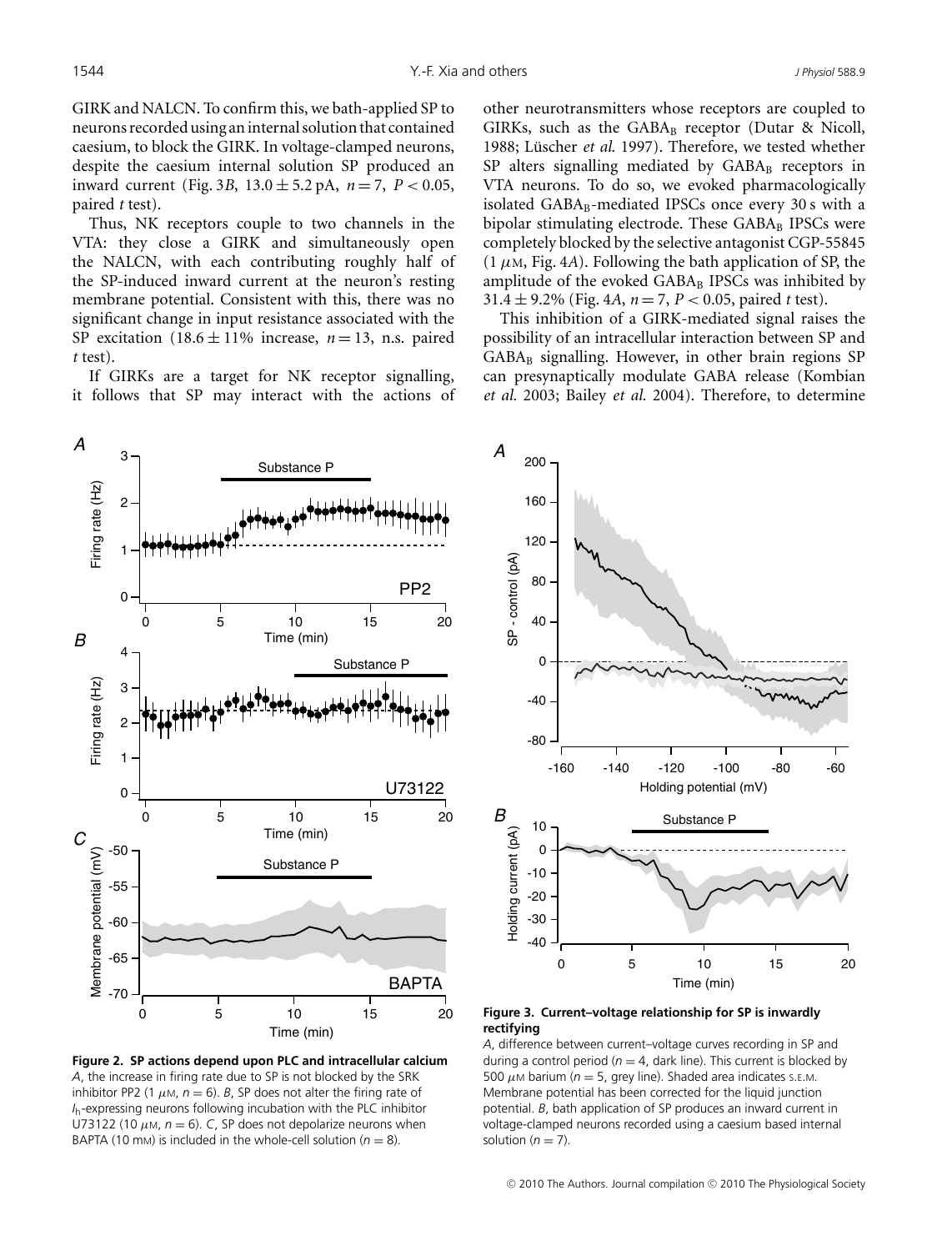whether the SP-mediated inhibition of  $GABA_B$  signalling we observed is due to a postsynaptic interaction or a presynaptic change in GABA release, we measured the effect of SP on pharmacologically isolated evoked GABA<sub>A</sub>mediated IPSCs. Bath application of SP did not cause a significant change on the amplitude of  $GABA_A$  IPSCs (Fig. 4*B*, 110.5  $\pm$  6.7% of baseline, *n* = 5, n.s. paired *t* test).

This differential effect of SP on  $GABA_A$  and  $GABA_B$ receptor-mediated IPSCs argues against a presynaptic mechanism for SP. To confirm that SP is acting directly on the postsynaptic neuron to alter  $GABA_B$  signalling, we investigated the effects of SP on the direct effects of the  $GABA_B$  agonist baclofen. A brief, 3 min application of a saturating dose  $(20 \mu)$  of baclofen produced a large outward current in neurons voltage clamped at −60 mV. A second application of baclofen, given in the presence of SP exhibited a reduced response (Fig. 5*A*,  $61.3 \pm 11.2$ % of the peak of the first baclofen application,  $n = 5, P < 0.05$  paired *t* test). This SP-mediated inhibition reversed following the washout of SP: when the second baclofen application was given 10 min after the washout of SP, the peak current was similar to the peak of the initial application (Fig. 5*B*, 97.7  $\pm$  7.2%, *n* = 5, n.s. paired *t* test). The effect of SP on the baclofen current is not due to receptor desensitization, since under control conditions baclofen can be bath-applied multiple times without attenuation (Fig. 5*C*, 99.7  $\pm$  13.0% of first application,  $n = 4$ , n.s. paired *t* test). These data indicate that  $GABA_B$ receptor-mediated synaptic transmission is attenuated by SP through a postsynaptic mechanism.

We next tested whether the SP-mediated inhibition of the  $GABA_B$  IPSC is dependent upon PKC. Incubating slices in the PKC inhibitor bisindolylmaleimide-1 (BIS-1,  $10 \mu$ M) for at least 30 min prior to SP application completely blocked the SP-mediated inhibition of the evoked GABA<sub>B</sub> IPSC (Fig. 6, 101.8  $\pm$  12.5% of baseline,  $n = 7$ , n.s.), indicating that activation of PKC is required for this effect.

Since SP can activate both NK1 and NK3 receptors, we investigated which receptor subtype mediates the inhibition of the GABAB IPSCs in the VTA. The NK1 antagonist L-732,138 (10  $\mu$ M) had no effect on the magnitude of SP-mediated inhibition of the  $GABA_B$  IPSC (Fig. 7*A*, inhibited by 21.4%  $\pm$  3.5, *n* = 7, not significantly different to SP inhibition in control conditions, unpaired *t* test). On the other hand, following application of the NK3 antagonist SB222200 (2 *μ*M), SP no longer inhibited the GABA<sub>B</sub> IPSC (Fig. 7*B*, inhibited by  $4.1 \pm 7.5\%$ ,  $n = 7$ , significantly different to SP inhibition in control conditions,  $P < 0.05$  unpaired *t* test).

#### **Discussion**

We have shown that SP depolarizes VTA neurons by closing an inwardly rectifying  $K^+$  channel. This coupling

depends upon PLC, requires an increase in internal calcium and is PKC dependent. Moreover, SP inhibits GABA<sub>B</sub> receptor-mediated IPSCs. These data appear to contrast with a recent study using dissociated VTA neurons, where SP acted in a G-protein-independent manner to open NALCN (Lu *et al.* 2009). This activation was absent in a NALCN knockout mouse. Importantly, Lu *et al.* (2009) blocked all  $K^+$ -mediated effects of SP by using a caesium-based internal solution, therefore only permitting the observation of NK receptor coupling to NALCN. As NK receptors can couple to multiple effector pathways, it is reasonable to conclude that SP inhibits a  $K^+$  channel while simultaneously activating NALCN. The physiological impact of coupling to both an inhibitory and an excitatory conductance is unclear. Importantly, the balance between K<sup>+</sup> channel inhibition *versus* NALCN



Figure 4. SP inhibits GABA<sub>B</sub>, but not GABA<sub>A</sub>-mediated IPSCs *A*, average of six neurons shows an SP-mediated inhibition of pharmacologically isolated GABA<sub>B</sub> IPSCs. Upper left inset: trace showing that the GABAB IPSC is completely blocked by the GABAB antagonist CGP55845 (1  $\mu$ M). Upper right inset: trace showing example IPSC in control and following SP application. *B*, average of five neurons showing that GABAA IPSCs are not inhibited by SP. Insets: GABAA IPSCs during control (left) and following SP application (right).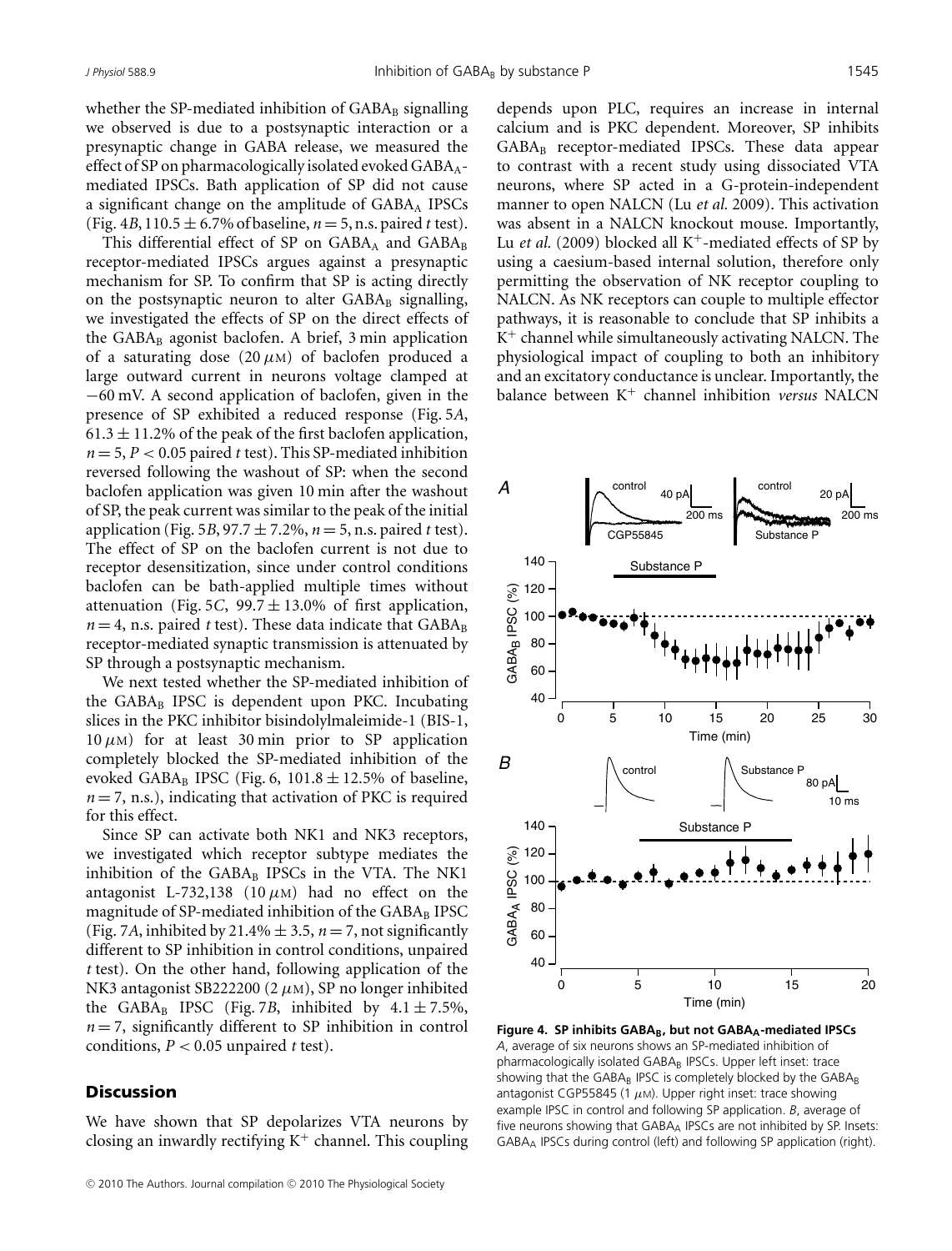activation will be determined by the level of tonic GIRK activation, which depends in part on the activity of GABAergic afferents acting at GABA<sub>B</sub> receptors. It should also be noted that independent of their regulation by SP, the two channels will interact in a complex manner: the increased membrane resistance associated with GIRK inactivation should increase NALCN depolarizations while the GIRK-mediated depolarization will decrease the driving force for the NALCN. The extent of such an interaction will ultimately depend upon the cellular distribution of the two channels.

*A* 150 baclofen baclofen Holding current (normalized) Holding current (normalized) 100 Substance P 50  $\Omega$ // 0 10 20 30 40 50 *B* Time (min)<br>baclofen baclofen Holding current (normalized) Holding current (normalized) 100 Substance F 50 0 // 0 10 20 30 40 50 60 Time (min) *C D* 150 120 baclofen baclofen Holding current (normalized) Holding current (normalized) Baclofen current (% of 1st) Baclofen current (% of 1st) 100 \* 100 80 60 50 40 20  $\Omega$  $\Omega$ control SP wash 0 10 20 30 Time (min)

Lu *et al.* (2009) found that SP coupled to NALCN through Src kinase. In our hands, an Src kinase inhibitor had no effect on SP-mediated excitations in our VTA slice preparation, while it was entirely blocked by inhibiting PLC. The reason for this discrepancy is not clear, but at the least indicates that the NK receptor coupling to GIRK is independent of Src kinase.

GABA<sub>B</sub> receptors activate GIRKs through direct binding of the G*βγ* subunit to the channel. Previous studies have demonstrated that Gq-coupled receptors can inhibit GIRK channels either through activation of PKC or through the

#### **Figure 5. SP inhibits baclofen-mediated currents onto VTA neurons**

*A*, average holding current change in response to 20  $\mu$ M baclofen before and during bath application of SP (1  $\mu$ M). Individual experiments are normalized so that the peak of the initial baclofen application is 100%. Responses are re-zeroed prior to 2nd baclofen application for comparison (hash marks on *x*-axis indicate the point of renormalization). *B*, application of baclofen 10 min after washout of SP shows that the inhibition of the baclofen current by SP reverses. *C*, control experiments showing that multiple applications of baclofen do not display desensitization when applications are separated by 20 min. *D*, summary data for control  $(n = 4)$ , SP experiments  $(n = 5)$ , and following washout of SP ( $n = 5$ ).  $P < 0.05$ compared to control, one-way ANOVA with a Holm–Sidak *post-hoc* test.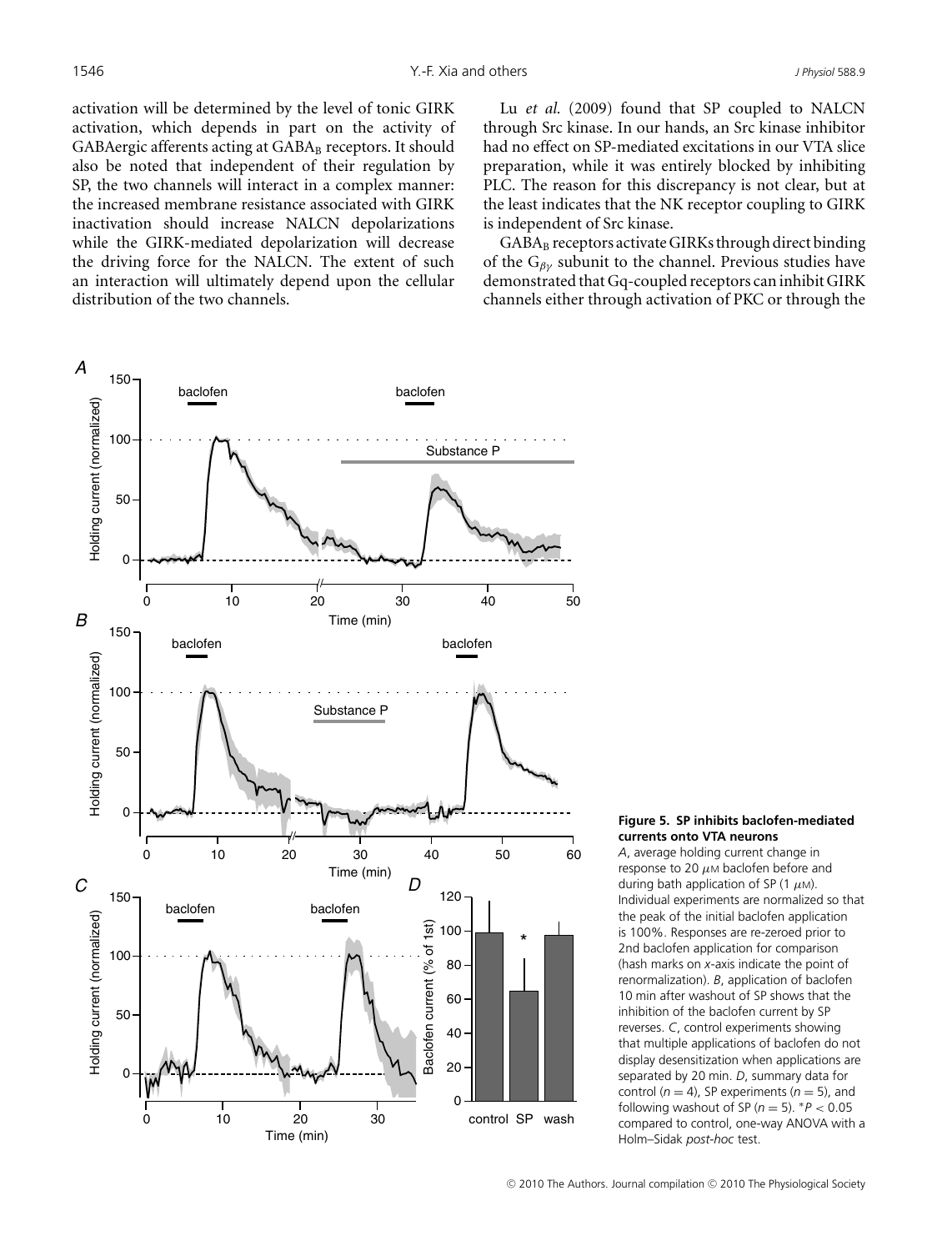depletion of PIP2 (Takano *et al.* 1995; Keselman *et al.* 2007; Sohn *et al.* 2007). In VTA neurons, SP-mediated inhibition of  $GABA_B$  signalling clearly depends upon PKC activation. Mutation of key PKC phosphorylation sites on GIRK1 and GIRK4 subunits abolishes the inhibition by SP when the mutated GIRK subunits were co-expressed with NK1 receptors in *Xenopus* oocytes (Mao *et al.* 2004), pointing to a direct interaction between PKC and the GIRK channel. However, it is also possible that PKC alters function by phosphorylating the  $GABA_B$  receptor itself or an intermediary protein, such as a regulator of G-protein signaling RGS protein.

While the NK1 receptor has the highest affinity to SP, our data indicate that the SP-mediated inhibition of GABA<sub>B</sub> IPSCs is mediated through the NK3 receptor. This is consistent with results from a previous slice electrophysiology study using selective NK agonists, which found that NK3 but not NK1 agonists increased the firing rate of putative DA neurons in the VTA (Seabrook *et al.* 1995). EM studies also support this finding: while both NK1 and NK3 receptors are observed in the VTA (Lessard & Pickel, 2005; Lessard *et al.* 2007), the distribution of NK1 receptors is predominantly cytoplasmic (Lessard & Pickel, 2005).

At a circuit level, the interaction between NK and GABA<sub>B</sub> receptors is intriguing. It has been demonstrated that there are differences in  $GABA_B$  receptor function on VTA DA and GABA neurons (Cruz *et al.* 2004; Labouebe *et al.* 2007). Specifically, the GABA<sub>B</sub> receptors on DA neurons have a lower affinity for agonists compared to GABA neurons. Thus, at low concentrations, GABAB agonists can lead to the disinhibition of DA neurons. As SP preferentially acts on DA neurons, release of SP should amplify this disinhibitory effect.

SP is co-localized in GABA-containing terminals arising from the nucleus accumbens (Lu *et al.* 1998). It has been proposed that  $GABA_A$  and  $GABA_B$  receptors segregate



**Figure 6. Inhibition of GABAB IPSCs requires PKC** Average of five neurons shows that GABAB IPSCs are not inhibited by SP in slices that have been incubated in the PKC inhibitor Bis-1 (10  $\mu$ M).

**-**<sup>C</sup> 2010 The Authors. Journal compilation **-**<sup>C</sup> 2010 The Physiological Society

to separate subpopulations of VTA synapses and this particular projection activates GABA<sub>B</sub> receptors (Sugita *et al.* 1992; Cameron & Williams, 1993). Moreover, the patterns of stimulation required to release dense core vesicles are plausibly similar to the stimulation used to activate  $GABA_B$  receptors. In this scenario, the actions of these two neurotransmitters will counteract each other, at least in SP-sensitive neurons.

NK receptors have recently been suggested as a target for the treatment of alcoholism and addiction (Foroud *et al.* 2008; George *et al.* 2008; Kuehn, 2009) In rats, microinjection of SP and/or SP analogues into the VTA elicit locomotor activation (Kelley *et al.* 1979), and induce reinstatement to cocaine-seeking in rats (Placenza *et al.* 2004). Further, stress, which is clearly implicated in relapse to drug seeking in both animal models of addiction and in humans, causes release of SP into the VTA (Lisoprawski *et al.* 1981; Bannon *et al.* 1983). Conversely, GABA<sub>B</sub> agonists reduce ethanol intake (Colombo *et al.* 2003) and cocaine self-administration (reviewed in Roberts, 2005). Our data indicate that the release of endogenous SP into the VTA, such as during periods of stress, would act to decrease the efficacy of  $GABA_B$  agonists in the treatment of addiction. This suggests that NK receptor antagonists may synergize with  $GABA_B$  agonists to more effectively prevent relapse.



Figure 7. Inhibition of GABA<sub>B</sub> is mediated through NK3 **receptors**

A, SP-mediated inhibition of evoked GABA<sub>B</sub> IPSCs is unaffected by the NK1 antagonist L-732,138 (10  $\mu$ м,  $n = 7$ ). *B*, inhibition of GABA<sub>B</sub> IPSCs by SP is blocked by the NK3 antagonist SB222200 (2  $\mu$ M,  $n = 7$ ).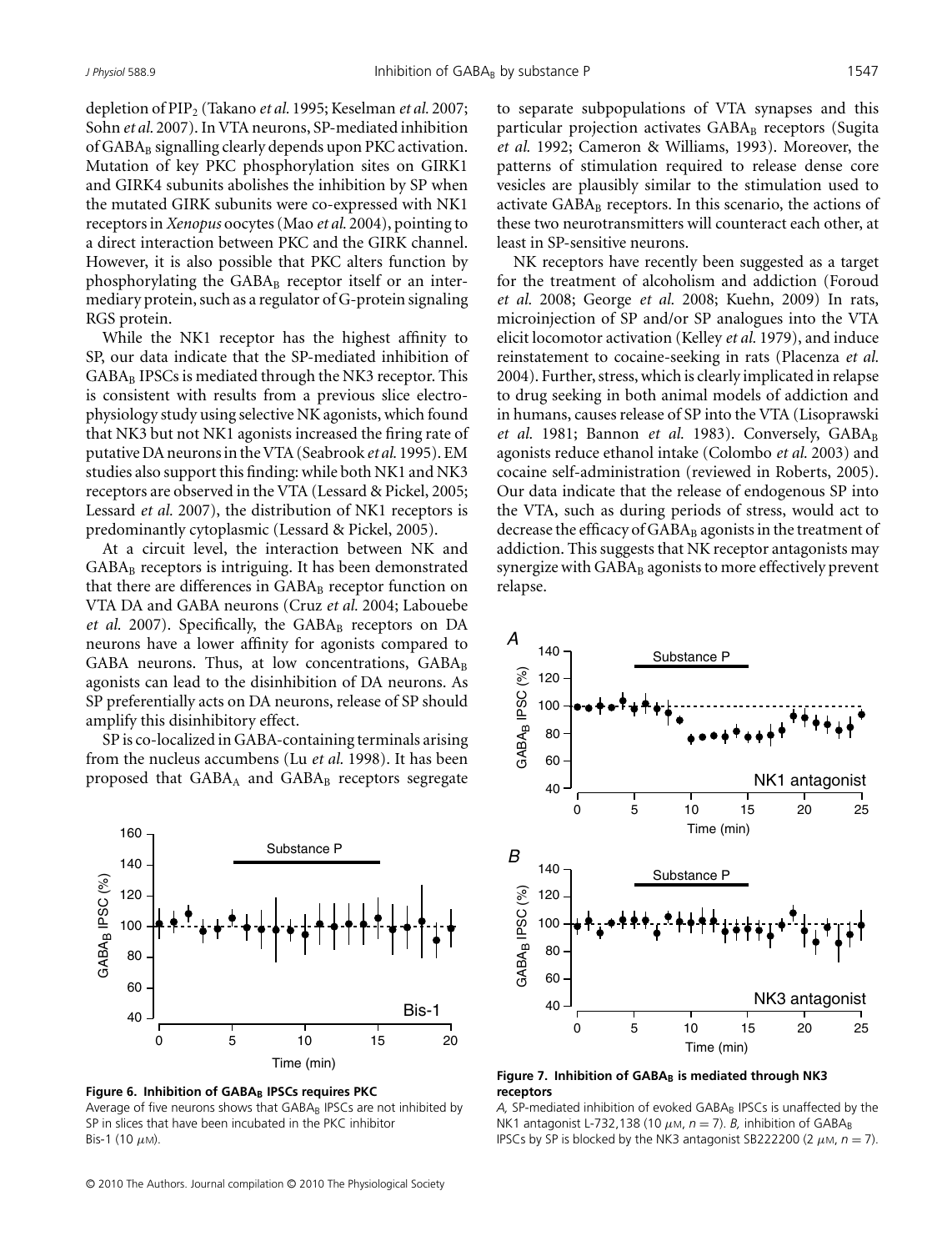# References

Bailey CP, Maubach KA & Jones RS (2004). Neurokinin-1 receptors in the rat nucleus tractus solitarius: pre- and postsynaptic modulation of glutamate and GABA release. *Neuroscience* **127**, 467–479.

Bannon MJ, Elliott PJ, Alpert JE, Goedert M, Iversen SD & Iversen LL (1983). Role of endogenous substance P in stress-induced activation of mesocortical dopamine neurones. *Nature* **306**, 791–792.

Cameron DL & Williams JT (1993). Dopamine D1 receptors facilitate transmitter release. *Nature* **366**, 344–347.

Colombo G, Vacca G, Serra S, Brunetti G, Carai MA & Gessa GL (2003). Baclofen suppresses motivation to consume alcohol in rats. *Psychopharmacology (Berl)* **167**, 221–224.

Cruz HG, Ivanova T, Lunn ML, Stoffel M, Slesinger PA & Luscher C (2004). Bi-directional effects of  $GABA_B$  receptor agonists on the mesolimbic dopamine system. *Nat Neurosci* **7**, 153–159.

Cuello AC, Emson PC, Paxinos G & Jessell T (1978). Substance P containing and cholinergic projections from the habenula. *Brain Res* **149**, 413–429.

Deutch AY, Maggio JE, Bannon MJ, Kalivas PW, Tam SY, Goldstein M & Roth RH (1985). Substance K and substance P differentially modulate mesolimbic and mesocortical systems. *Peptides* **6**, 113–122.

Drummond GB (2009). Reporting ethical matters in *The Journal of Physiology*: standards and advice. *J Physiol* **587**, 713–719.

Dutar P & Nicoll RA (1988). A physiological role for  $GABA_B$ receptors in the central nervous system. *Nature* **332**, 156–158.

Fields HL, Hjelmstad GO, Margolis EB & Nicola SM (2007). Ventral tegmental area neurons in learned appetitive behaviour and positive reinforcement. *Annu Rev Neurosci* **30**, 289–316.

Foroud T, Wetherill LF, Kramer J, Tischfield JA, Nurnberger JI Jr, Schuckit MA, Xuei X & Edenberg HJ (2008). The tachykinin receptor 3 is associated with alcohol and cocaine dependence. *Alcohol Clin Exp Res* **32**, 1023–1030.

George DT, Gilman J, Hersh J, Thorsell A, Herion D, Geyer C *et al*. (2008). Neurokinin 1 receptor antagonism as a possible therapy for alcoholism. *Science* **319**, 1536–1539.

Hubbard KB & Hepler JR (2006). Cell signalling diversity of the Gq*α* family of heterotrimeric G proteins. *Cell Signal* **18**, 135–150.

Hyman SE, Malenka RC & Nestler EJ (2006). Neural mechanisms of addiction: the role of reward-related learning and memory. *Annu Rev Neurosci* **29**, 565–598.

Kelley AE, Stinus L & Iversen SD (1979). Behavioural activation induced in the rat by substance P infusion into ventral tegmental area: implication of dopaminergic A10 neurones. *Neurosci Lett* **11**, 335–339.

Keselman I, Fribourg M, Felsenfeld DP & Logothetis DE (2007). Mechanism of PLC-mediated Kir3 current inhibition. *Channels (Austin)* **1**, 113–123.

Kombian SB, Ananthalakshmi KV, Parvathy SS & Matowe WC (2003). Dopamine and adenosine mediate substance P-induced depression of evoked IPSCs in the rat nucleus accumbens *in vitro*. *Eur J Neurosci* **18**, 303–311.

Korotkova TM, Brown RE, Sergeeva OA, Ponomarenko AA & Haas HL (2006). Effects of arousal- and feeding-related neuropeptides on dopaminergic and GABAergic neurons in the ventral tegmental area of the rat. *Eur J Neurosci* **23**, 2677–2685.

Kuehn BM (2009). Findings on alcohol dependence point to promising avenues for targeted therapies. *JAMA* **301**, 1643–1645.

Labouebe G, Lomazzi M, Cruz HG, Creton C, Lujan R, Li M, Yanagawa Y, Obata K, Watanabe M, Wickman K, Boyer SB, Slesinger PA & Luscher C (2007). RGS2 modulates coupling between GABA<sub>B</sub> receptors and GIRK channels in dopamine neurons of the ventral tegmental area. *Nat Neurosci* **10**, 1559–1568.

Lessard A, Grady EF, Bunnett NW & Pickel VM (2007). Predominant surface distribution of neurokinin-3 receptors in non-dopaminergic dendrites in the rat substantia nigra and ventral tegmental area. *Neuroscience* **144**, 1393–1408.

Lessard A & Pickel VM (2005). Subcellular distribution and plasticity of neurokinin-1 receptors in the rat substantia nigra and ventral tegmental area. *Neuroscience* **135**, 1309–1323.

Lisoprawski A, Blanc G & Glowinski J (1981). Activation by stress of the habenulo-interpeduncular substance P neurons in the rat. *Neurosci Lett* **25**, 47–51.

Lu B, Su Y, Das S, Wang H, Wang Y, Liu J & Ren D (2009). Peptide neurotransmitters activate a cation channel complex of NALCN and UNC-80. *Nature* **457**, 741–744.

Lu XY, Ghasemzadeh MB & Kalivas PW (1998). Expression of D1 receptor, D2 receptor, substance P and enkephalin messenger RNAs in the neurons projecting from the nucleus accumbens. *Neuroscience* **82**, 767–780.

Lüscher C, Jan LY, Stoffel M, Malenka RC & Nicoll RA (1997). G protein-coupled inwardly rectifying  $K^+$  channels (GIRKs) mediate postsynaptic but not presynaptic transmitter actions in hippocampal neurons. *Neuron* **19**, 687–695.

Mao J, Wang X, Chen F, Wang R, Rojas A, Shi Y, Piao H & Jiang C (2004). Molecular basis for the inhibition of G protein-coupled inward rectifier  $K^+$  channels by protein kinase C. *Proc Natl Acad Sci U S A* **101**, 1087–1092.

Margolis EB, Lock H, Hjelmstad GO & Fields HL (2006). The ventral tegmental area revisited: is there an electrophysiological marker for dopaminergic neurons? *J Physiol* **577**, 907–924.

Nikolaev SV, Lebedev AA, Bychkov ER, Oblyapin AV, Dambinova SA & Shabanov PD (2004). The effects of substance P after central administration on the activity of the mesolimbic system of the rat brain as studied by microdialysis. *Neurosci Behav Physiol* **34**, 743–746.

Overton P, Elliott PJ, Hagan RM & Clark D (1992). Neurokinin agonists differentially affect A9 and A10 dopamine cells in the rat. *Eur J Pharmacol* **213**, 165–166.

Placenza FM, Fletcher PJ, Rotzinger S & Vaccarino FJ (2004). Infusion of the substance P analogue, DiMe-C7, into the ventral tegmental area induces reinstatement of cocaine-seeking behaviour in rats. *Psychopharmacology (Berl)* **177**, 111–120.

Roberts DC (2005). Preclinical evidence for  $GABA_B$  agonists as a pharmacotherapy for cocaine addiction. *Physiol Behav* **86**, 18–20.